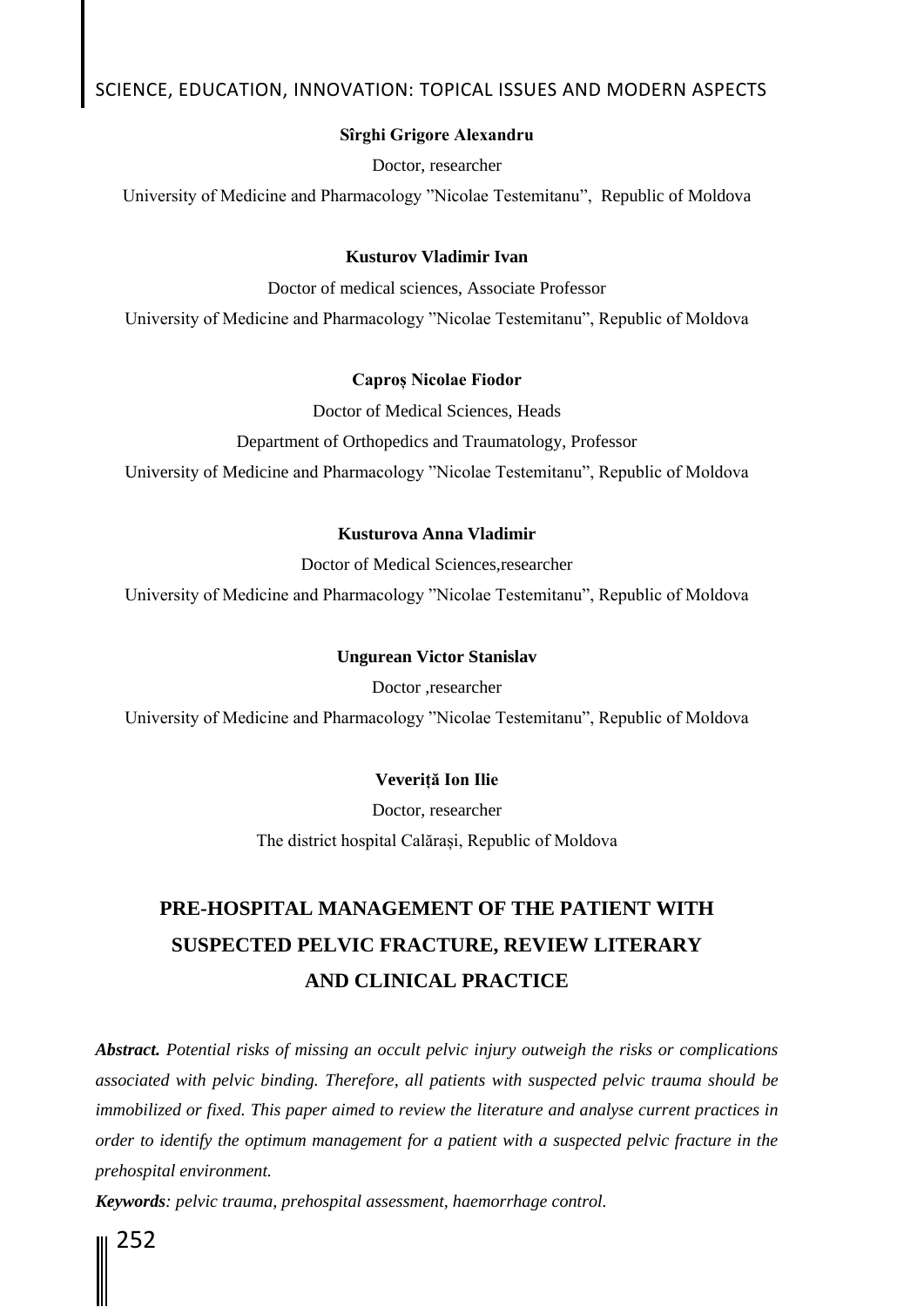## *Introduction to Pelvic Trauma*

Pelvic fractures represent approximately 3% of all skeletal injuries annually in the United States and account for 9% of trauma patients admitted to the hospital.[19] These injuries range from benign to rapidly life-threatening, with an overall mortality of 10–16%. However, open pelvic fractures, which represent approximately 2–4% of pelvic injuries, have the highest mortality rate at nearly 45%. Pelvic fractures most frequently occur in patients 15–28 years old who sustain high-energy, side-impact mechanisms of injury such as high-level falls or motor vehicle collisions (MVCs), but serious pelvic injuries can also occur from minor mechanisms such as ground-level falls. [19] This is especially true in elderly patients.

Pelvic fractures are one of the potentially life-threatening injuries that should be identified during the primary survey in patients sustaining major trauma. Early suspicion, identification and management of a pelvic fracture at the prehospital stage is essential to reduce the risk of death as a result of hypovolaemia and to allow appropriate triage of the patient. The assessment and management of pelvic fractures in the prehospital environment is reviewed here. It is advocated that the pelvis should not be examined by palpation or springing, and that the patient should not be log rolled. Pelvic immobilisation should be used routinely if there is any suspicion of pelvic fracture based on the mechanism of injury, symptoms and clinical findings.

Pelvic fractures are one of the potentially life-threatening injuries identified during the primary assessment of patients with major trauma. The prevalence of pelvic fracture in studies of patients with blunt trauma is between 5% and 12%. [1] Early suspicion, identification and management of a pelvic fracture at the prehospital stage are essential for reducing blood loss. Pelvic fracture is also a marker for considerable energy transfer and severity of injury, and therefore allows appropriate triage of the patient.

Pelvic trauma can lead to severe, uncontrollable haemorrhage and death related to prolonged shock and multiple organ failure. Massive retroperitoneal haematoma should be assumed to be present in cases of post-traumatic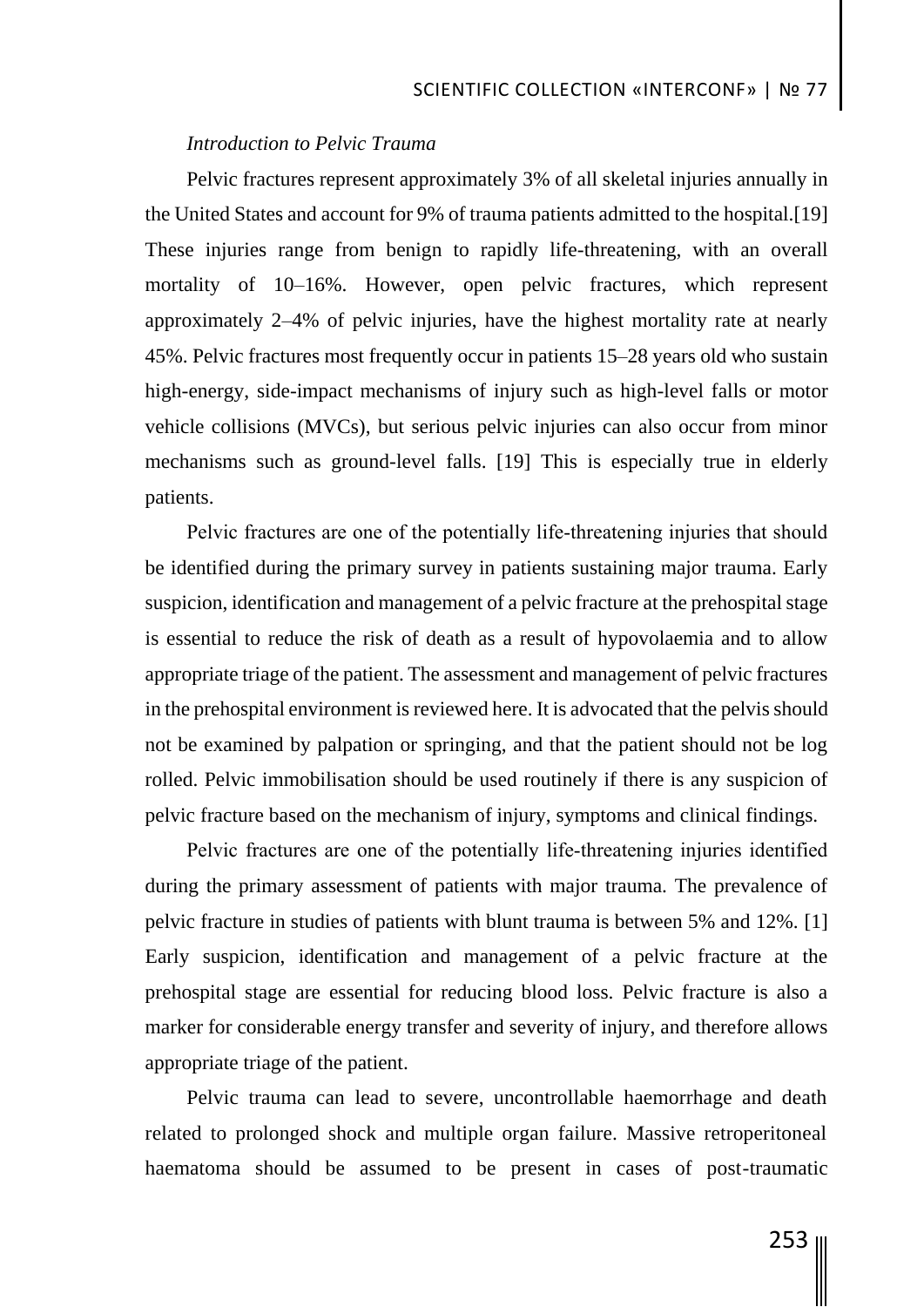haemodynamic instability associated with pelvic fracture in the absence of extrapelvic haemorrhagic lesions.

The mortality from pelvic fractures in patients who reach hospital is reported to be between 7.6% and 19%. [2] The mortality from open pelvic fractures is much higher and approaches 50%.[3]

## *Pelvis Anatomy*

The pelvis is a ring-shaped bony structure consisting of the sacrum, coccyx, and three innominate bones: the ilium, ischium and pubis. The innominate bones join to form the acetabulum–the socket in which the head of the femur sits to form the hip joint. The joint between the sacrum and ilium (sacroiliac joint, or SI joint) is the strongest joint in the body, and the pubic symphysis is the weakest link in the pelvic ring. (See Figure 1 below). The strength and stability of the pelvis is a result of several ligaments that connect the sacrum to the other pelvic bones, and potentially dangerous pelvic instability can result when these ligaments are disrupted.

The primary organs lying within the pelvis are the bladder, rectum, anal canal and urethra, along with the prostate in males and the uterus and vagina in females. Also contained within the pelvis is a vast array of blood vessels, nerves and internal organs. When trauma causes pelvic instability or a fracture, injury to the large network of arteries and thin-walled veins that lie anterior to the sacrum can cause severe internal hemorrhage. Injury to nerve roots, which course through the pelvis, can result in bowel, bladder and sexual dysfunction.

## **Primmari assessment**

Pelvic pain is the most common finding in patients with pelvic fractures who are awake and alert,[20] but pain in the lower back, groin or hip may also be an indication.[20] In addition, patients may have a leg length discrepancy (one leg shorter than the other) or a rotational deformity. Bruising over the flank, bony prominences of the pelvis, pubis, perineum or scrotum are also suggestive of significant pelvic injury. Wounds over the pelvis or bleeding from the rectum, vagina or urethra are signs that a bone fragment may have penetrated the skin and thus an open pelvic fracture may exist. If pelvic trauma is causing an associated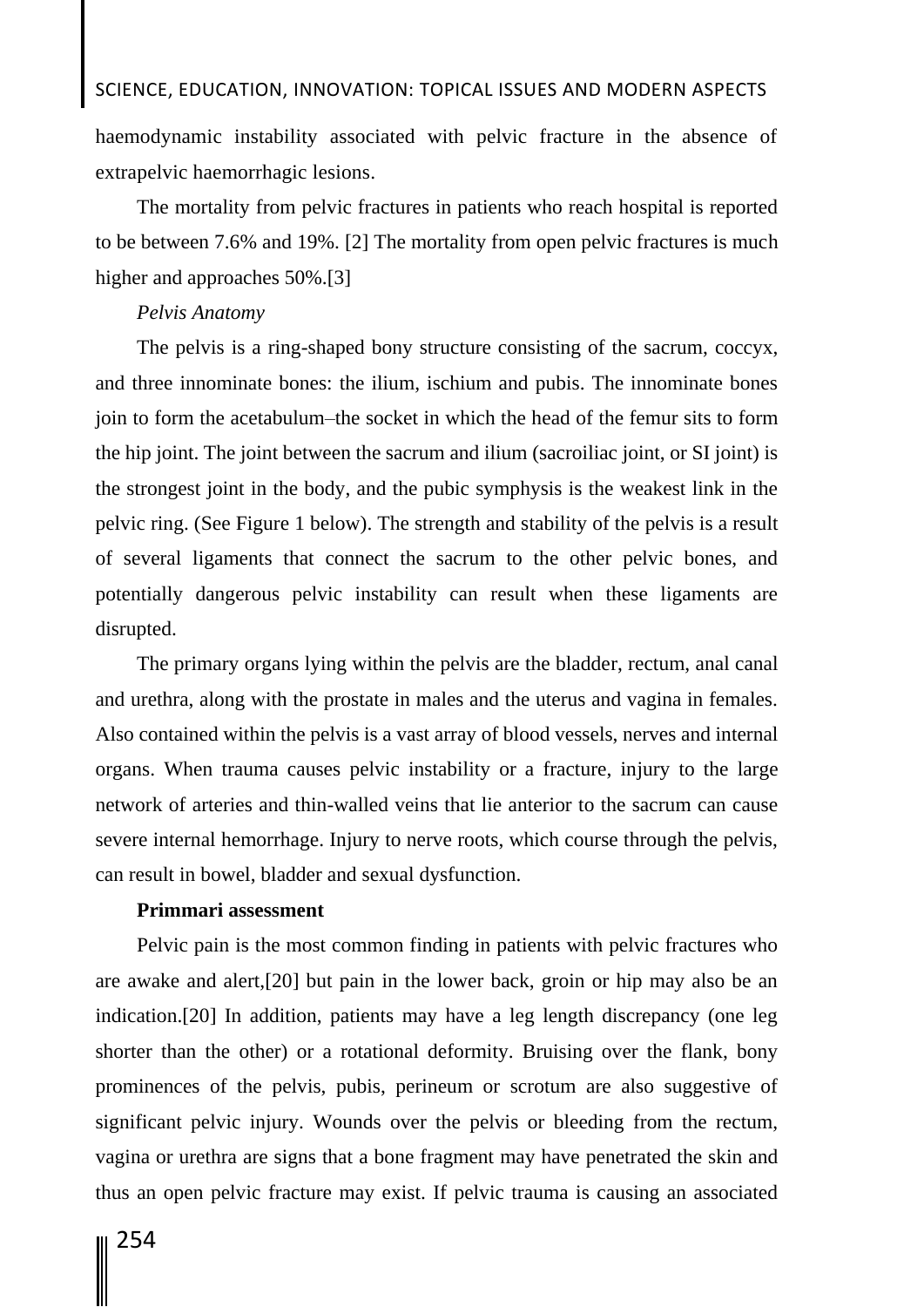nerve injury, the patient may experience loss of bowel or bladder control. [20]

It's strongly recommended that providers avoid rocking the pelvis. Instead, gently palpate the bony structures of the pelvis and lower spine for tenderness. Some clinicians also recommend a cautious, one-time only inward compression maneuver of the iliac crests to assess for instability.

## **Prehospital assessment**

The most common mechanism of injury resulting in pelvic fracture is road traffic collisions (20–66%), with an increased likelihood if the patient is sitting in the front of the vehicle in head on collisions, on the struck side or with near intrusion. Pelvic fractures resulting from pedestrian collisions (14–59%) and motorcyclist collisions (5–9.3%) are also common.[2] Falls from heights, or from a low level by elderly patients with osteoporosis are also implicated in the aetiology and, more rarely, crush injuries.

Pelvic fractures should be identified by the circulatory assessment of the CAcBCDE assessment following resuscitation of catastrophic haemorrhage, airway and breathing problems.

Traditional teaching encourages the practice of "springing" the pelvis as part of this assessment to identify tenderness or instability as an indicator of pelvic fracture and therefore a source of internal haemorrhage.[4] A variety of methods of springing have been described: most involve compression or distraction of the fracture site. However, the current belief is that this is an unreliable test, which will only detect major pelvic disruption and is dangerous in dislodging clots and promoting further blood loss.

The prehospital practitioner first needs to assess the mechanism of injury to be able to predict a potential pelvic fracture.

Alerting features suggestive of significant pelvic injury during examination include deformity, bruising or swelling over the bony prominences, pubis, perineum or scrotum. Leg‐length discrepancy or rotational deformity of a lower limb (without fracture in that extremity) may be evident. Wounds over the pelvis or bleeding from the patient's rectum, vagina or urethra may indicate an open pelvic fracture.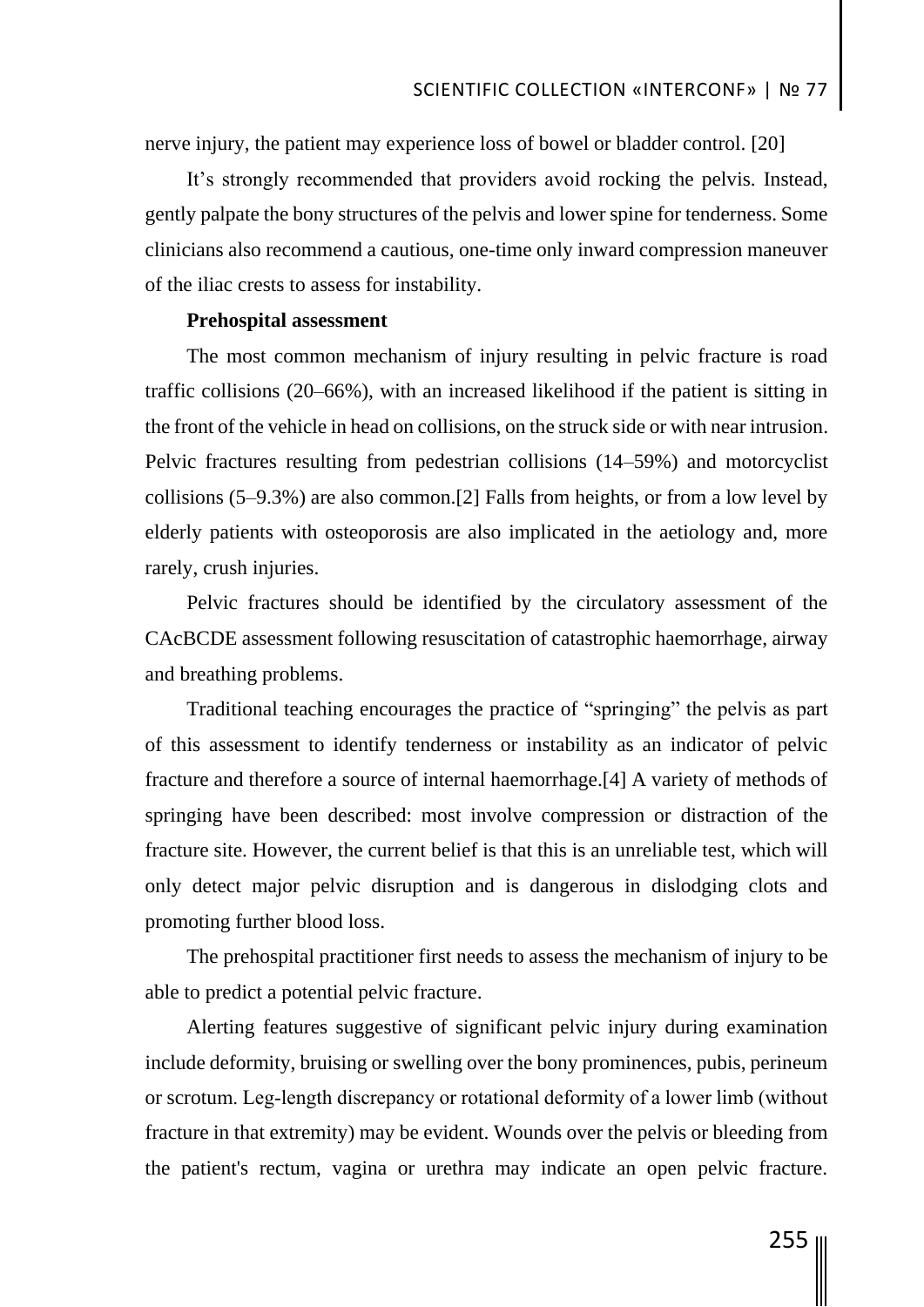Neurological abnormalities may also rarely be present in the lower limbs after a pelvic fracture. Discrete rectal or vaginal bleeding or a high‐riding prostate will not be detected in the prehospital environment.

In the alert, orientated, cooperative patient with no distracting injury, it will be possible for the prehospital practitioner to ask the patient about the presence of pain in the pelvic area, including the lower back (assessing the sacroiliac joint), groin and hips. Any positive reply should call for routine immobilisation of the pelvis. In the absence of any symptoms or signs of pelvic fracture as described above, discharge from scene is an option, provided there are no other injuries requiring transfer to a hospital.

In the case of the unresponsive trauma patient, the pelvis should not be palpated for tenderness or instability. A pelvic fracture should be assumed to be present and routinely immobilized.

## **Haemorrhage control**

The initial management of patients presenting with pelvic fracture and haemodynamic instability remains difficult. An early evaluation of severity is essential in these patients, many of whom have suffered multiple trauma. The immediate risk to life is linked to the possible occurrence of refractory haemorrhagic shock, with the associated major coagulation disorders.

## *Pathophysiology of haemorrhage in pelvic fractures*

Most pelvic fractures result from motor vehicle accidents, but severe complex pelvic fractures may also result from falls from buildings [5]. The pelvic ring is much more solid than many other bone structures, and high-energy trauma is required to disrupt this complex. Consequently, these fractures are rarely found in isolation, and patients with pelvic fractures often have multiple trauma. The seriousness of pelvic fractures lies in the possible occurrence of retroperitoneal haematomas and haemorrhagic shock [6]. The pelvic ring is anatomically connected to a large number of blood vessels (Figure 1). The internal iliac (or hypogastric) artery originates in the sacro-iliac joint and gives rise to the superior and inferior gluteal arteries. The external iliac artery follows an oblique path, in front of the arcuate line. The venous system follows a pattern similar to that of the arterial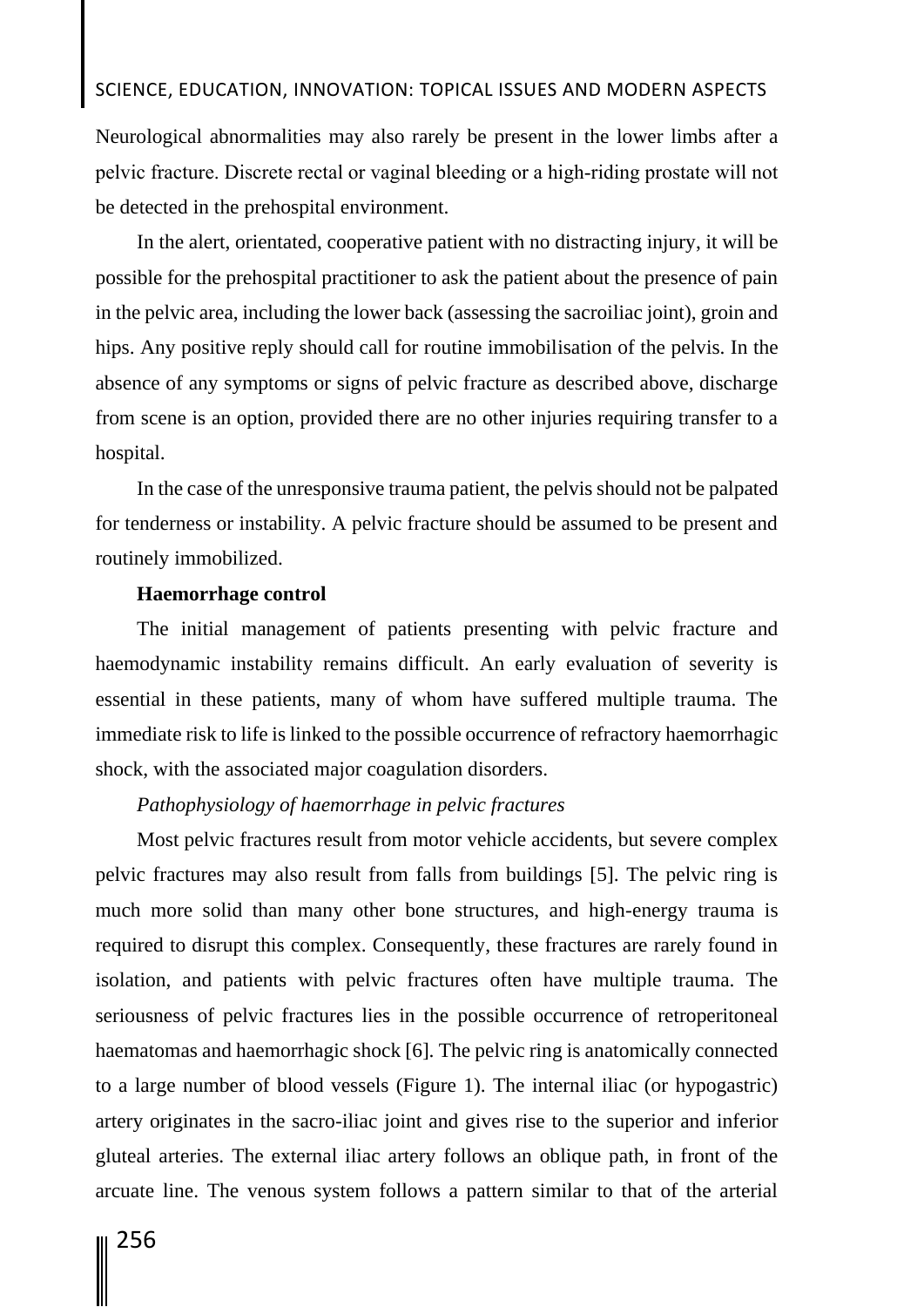# SCIENTIFIC COLLECTION «INTERCONF» | № 77

system, but in a more posterior position. In older series, haemorrhage was the main cause of death (two-thirds of cases) in patients presenting with pelvic fracture [7]. Mortality rates of 40% to 80% have been recorded in patients with major haemodynamic instability [8]. Recent progress in resuscitation, medical, surgical and endovascular techniques has made it possible to decrease the overall mortality rate, which nonetheless remains at about 20% [8].



## *Retroperitoneal haematoma*

Retroperitoneal haematomas in patients with pelvic fracture are secondary to the vascular and/or bone lesions that may cause massive haemorrhagic syndrome. Vascular lesions are more frequently venous (90%; mostly lesions of the presacral or prevesical veins) than arterial (10%; trunk or distal lesions) [9]. However, arterial lesions are more frequent in cases of haemodynamic instability [10]. Traumatic vascular damage is frequently bilateral. Clinical experience is that bleeding of venous origin may stop spontaneously if the local venous pressure and the pressure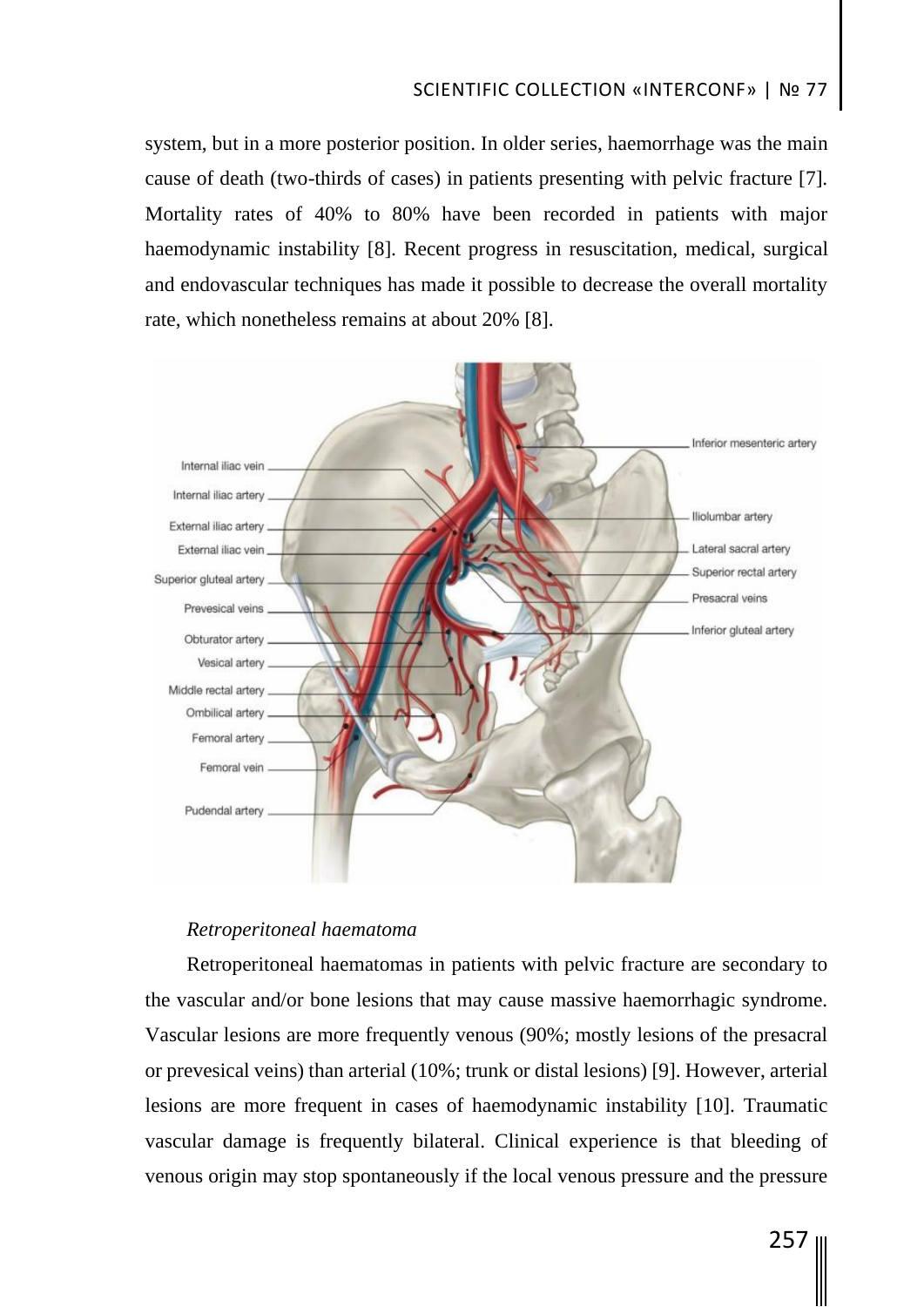of the retroperitoneal space equalize. However, in cases of pelvic fracture, the retroperitoneal diffusion space is profoundly modified; the retroperitoneal space may indeed cease to be 'closed'. Grimm and coworkers [11] showed that, for a given pressure, four times more liquid could be injected into the retroperitoneal space following an 'open book' type fracture than in the absence of fracture. This increase in injectable volume probably reflects diffusion beyond the retroperitoneal space. The volume of the retroperitoneal space may thus reach up to 4 litres. This is of particular importance for treatment, because the theoretical efficacy of pelvic ring fixation is based on the principle that the retroperitoneal space is closed or can be closed by fixation of the pelvic ring.

Traditional teaching advises that the emergency management of pelvic fractures includes internal rotation of the lower limbs to reduce the pelvic volume and circumferential wrapping of a sheet around the pelvis as a sling.[4] Reduction and stabilisation of pelvic ring injuries should occur as soon as possible after injury, while clotting mechanisms are still intact, before irretrievable haemorrhage has occurred and before the patient's movement and transport.

Haemorrhage after a pelvic ring fracture commonly occurs from injury to the sacral venous plexus, branches of the hypogastric artery, the fracture surfaces and surrounding soft tissue injury. With circumferential pressure and stabilisation, bony bleeding is reduced by apposition of the fracture site, and the reduced movement of bone ends prevents disruption of a formed clot. The increase in volume of the true pelvis, which results from a fracture with massive diastasis, is fairly small, and therefore it is unlikely that the mechanism of reducing pelvic volume by external reduction will create a tamponade effect. Haemodynamic stability may be achieved after reduction and stabilisation of a pelvic ring fracture in the absence of a major arterial injury. Hypotensive shock on admission to hospital correlates with mortality.[12]

Successful realignment of open‐book fractures with basic methods of applying a circumferential bedsheet were described in case reports of one patient in 1997 and of two patients in 2002.[13] The authors acknowledged that the use of bed sheets was an inexact and irreproducible method. There is no control over how tightly the sheet should be applied, they are sometimes a challenge to secure with sufficient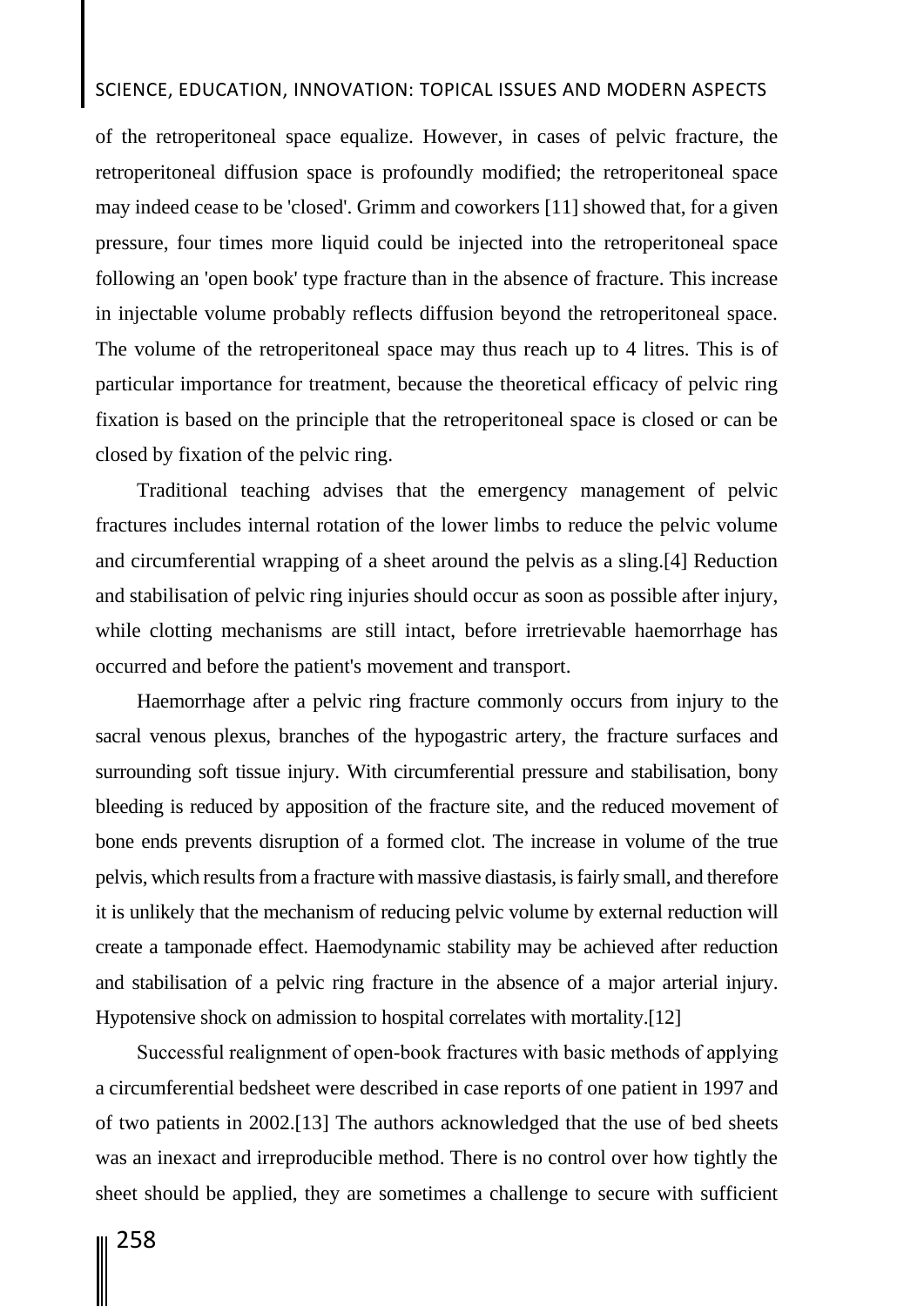reduction force and it is not certain whether overcompression of fractures could occur from using this method.

Pneumatic anti‐shock garments also known as military or medical anti‐shock trousers or G suits, have also been a popular choice for splintage of pelvic fractures.[14] However, their use restricts critical access to the abdominal and pelvic area, they are difficult to apply and do not allow for controlled pelvic reduction. Prospective randomised studies have not shown any definite benefits in reducing mortality or hospital/intensive care length of stay, and there are potential complications from their use related to compression of the lower extremities and abdomen.[14]

External fixators are clearly not practical for use in the prehospital environment, are often applied incorrectly and are associated with a high rate of complications (up to 47%). Meighan et al [15] interviewed 31 major accident units in Scotland to determine their ability to stabilise a pelvic fracture if a patient were to present to their department. Only 8 of 31 (25.8%) departments would have been able to potentially stabilise a pelvis within 1 h. Eight units had no appropriate emergency treatment devices available at all. Therefore, a pelvic splint that can be applied in a prehospital setting is a rapid, safe alternative for haemorrhage control, and equally has benefits as a simple method for use by the junior medical and nursing staff in an emergency department setting.

An improvised use of splints, which has been suggested, is to use a Kendrick extrication device, slid under the patient upside down (with the head support towards the feet) and the straps secured around the waist and legs. This also does not use a specific amount of tension.

Vermeulen et al [16] first described the prehospital use of an external pelvic compression belt (Geneva belt) in a series of 19 patients in 1999. Their device was applied by paramedics at the accident scene within 3 seconds on clinical suspicion of unstable pelvic fractures. Thirteen patients were found to have a pelvic ring lesion. Of note were two patients who showed no abnormalities on an initial pelvic x ray despite fractures being present, thus proving adequate reduction by this method.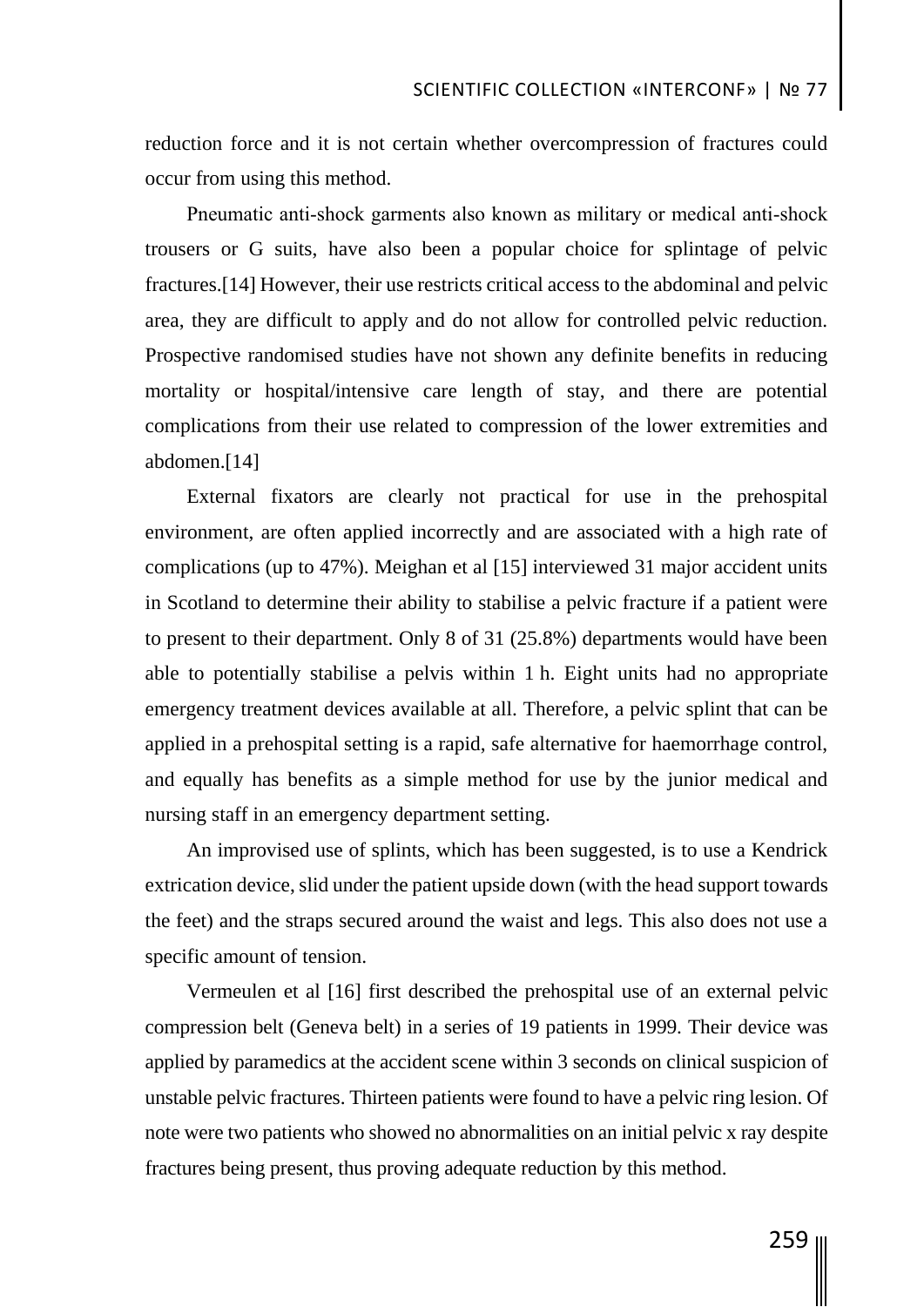Since then, a variety of commercial material compression splints have been manufactured. Examples include the Stuart splint, the London splint, the Dallas pelvic binder and the Trauma Pelvic Orthotic Device (Cybertech Medical TM, California, USA). They are generally applied at the level of greater trochanters/symphysis pubis directly on to the patient's skin.

One study determined the mean (SD) force required to reduce unstable open book pelvic fractures (180 (50) N) on cadaveric models. This led to the development of new commercial splints (SAMsling, SAM Medical Products TM, Oregon, USA), which use controlled and consistent stabilisation with an autostop buckle to reduce the risk of overcompression in case of internal rotation injuries of the pelvic ring. Krieg et al [17] used this device to temporarily stabilise pelvic fractures in 13 patients (6 unstable fractures) and reported effective reduction based on radiological findings, with an absence of complications and anecdotal evidence of pain relief in several alert patients.

A review of the literature found only one case report of complications (bilateral peroneal nerve palsy) after the application of an "external non‐invasive compression device". In this example, sheets were wrapped around the patient at the level of the pelvis, knees and ankles. Therefore, direct compression over the fibula heads was the cause, which is not applicable to the use of a pelvic compression splint.

Effective anatomical reduction described by Vermeulen et al [16] was also described in two case reports in 2005. Both patients had pelvic fractures detected by a plain x ray as part of the trauma series. An external compression splint (Stuart pelvic harness) was applied, after which the patient underwent computed tomography scanning that showed almost complete anatomical reduction. This highlights the need for prehospital practitioners to ensure that the receiving emergency department is aware that the pelvic splint should remain in situ throughout resuscitation, should not be removed prematurely and that imaging may appear normal despite the presence of relevant fractures. If initial plain x rays show no evidence of fracture but clinical suspicion is high, it would be advisable to slightly loosen the splint and repeat the plain x ray or to proceed with computed tomography imaging.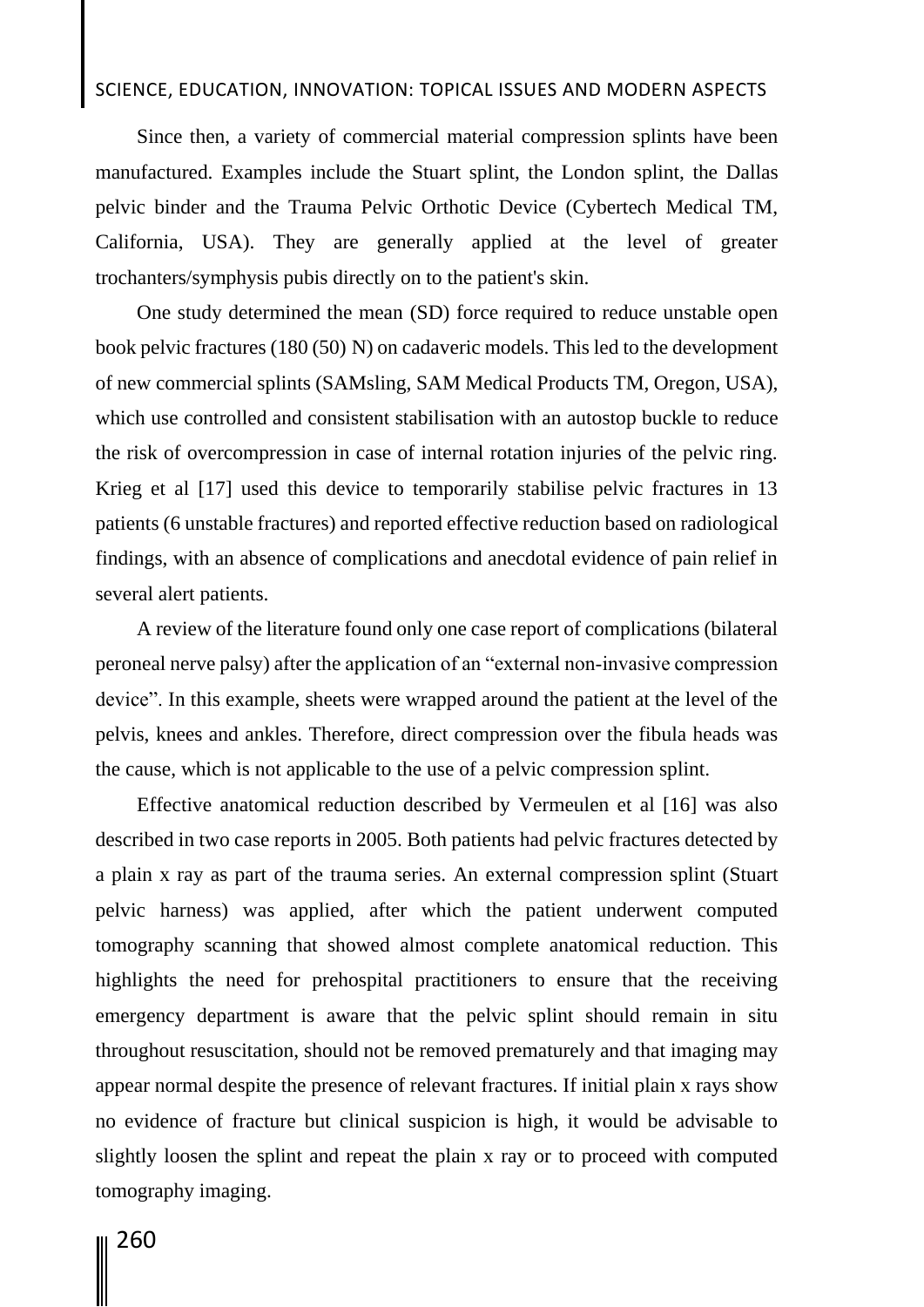### **Fluid resuscitation**

After the arrest of external haemorrhage and splintage of pelvic and femoral fractures, fluid resuscitation should be considered based on the presence or absence of a radial pulse. Cannulation should take place en route to avoid unnecessary delays in the transport to definitive care and only two attempts should be made (the exception to this being where intravenous access is necessary in a stable patient for analgesia to facilitate patient handling). Boluses of 250 ml normal saline should be titrated until restoration of the radial pulse. [18]

## **Transport and handover**

The patient should be provided with analgesia if awake, haemodynamically stable and complaining of pain, before movement. Cannulation should not delay transport to the hospital in the critically injured or unstable patient.

Following application of pelvic splint, the patient should have a scoop stretcher placed under the body, with a maximum log roll of approximately 15° to facilitate positioning. The scoop can then be lifted directly on to an ambulance trolley cot, a spinal board or a vacuum mattress for transportation. On arrival at the emergency department, the patient can be moved on to the hospital trolley using a scoop stretcher which can be split and removed to avoid pressure complications.

Prehospital practitioners should select the most appropriate emergency department facility with trauma capabilities for their patient.

The handover to hospital staff should include information that the pelvic splint should not be removed until an assessment has been made by senior medical staff in the emergency department. This clinician should recognise the risk of removing a properly applied splint in the presence of a suspected unstable pelvic injury. In these cases, the pelvic splint should not be removed until radiology excludes a fracture (beware of false reassurances from anatomical reduction by splint) or the patient is in a theatre where direct haemorrhage control can be undertaken.

## **Conclusion**

Pelvic fractures can range from benign to life-threatening depending on the mechanism of trauma, the extent of vascular injury and the severity of coexisting organ damage. Because pelvic deformities can be difficult to detect and the resulting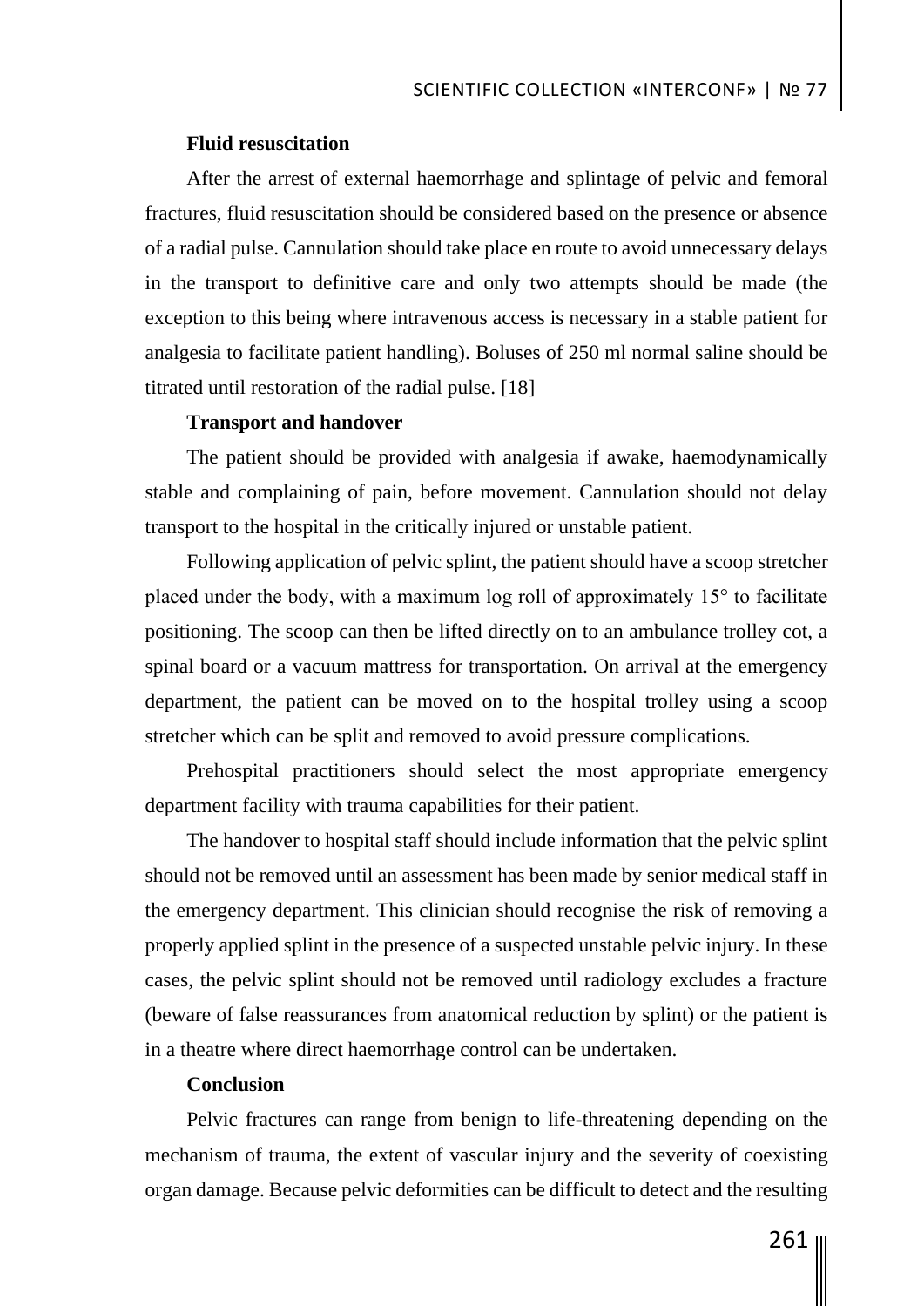internal hemorrhage is unseen, timely diagnosis of pelvic injuries is a challenge in the prehospital setting. It's important for all providers to remember that in a blunt trauma patient with altered mental status or a distracting injury, the ability to assess for a pelvic injury is extremely unreliable. However, by maintaining a high, on-scene suspicion for the presence of a pelvic fracture, EMS providers are uniquely positioned to improve outcomes through rapid pelvic stabilization, calculated resuscitation and timely transport.

### **Bibliografi:**

- 1. Salvino C K, Esposito T J, Smith D.et al Routine pelvic x‐ray studies in awake blunt trauma patients: a sensible policy? J Trauma 199233413–416. [PubMed] [Google Scholar]
- 2. Poole G V, Ward E F, Muakkassa F F.et al Pelvic fracture from major blunt trauma. Outcome is determined by associated injuries. Ann Surg 1991213538–539. [PMC free article] [PubMed] [Google Scholar]
- 3. Rothenberger D A, Fischer R P, Strate R G.et al The mortality associated with pelvic fractures. Surgery 197884356–361. [PubMed] [Google Scholar]
- 4. American College of Surgeons Advanced trauma life support. 7th edn. Chicago, IL: American College of Surgeons, 2004 [Ref list]
- 5. Dalal SA, Burgess AR, Siegel JH, Young JW, Brumback RJ, Poka A, Dunham CM, Gens D, Bathon H: Pelvic fracture in multiple trauma: classification by mechanism is key to pattern of organ injury, resuscitative requirements, and outcome. J Trauma 1989, 29: 981-1000.
- 6. Heetveld MJ, Harris I, Schlaphoff G, Balogh Z, D'Amours SK, Sugrue M: Hemodynamically unstable pelvic fractures: recent care and new guidelines. World J Surg 2004, 28: 904-909. 10.1007/s00268-004-7357-9.
- 7. Rothenberger DA, Fischer RP, Strate RG, Velasco R, Perry JF Jr: The mortality associated with pelvic fractures. Surgery 1978, 84: 356-361.
- 8. Mucha P Jr, Welch TJ: Hemorrhage in major pelvic fractures. Surg Clin North Am 1988, 68: 757-773.
- 9. Gansslen A, Giannoudis P, Pape HC: Hemorrhage in pelvic fracture: who needs angiography? Curr Opin Crit Care 2003, 9: 515-523. 10.1097/00075198-200312000-00009
- 10. Ben-Menachem Y, Coldwell DM, Young JW, Burgess AR: Hemorrhage associated with pelvic fractures: causes, diagnosis, and emergent management. AJR Am J Roentgenol 1991, 157: 1005-1014.
- 11. Grimm MR, Vrahas MS, Thomas KA: Pressure-volume characteristics of the intact and disrupted pelvic retroperitoneum. J Trauma 1998, 44: 454-459.
	- 262